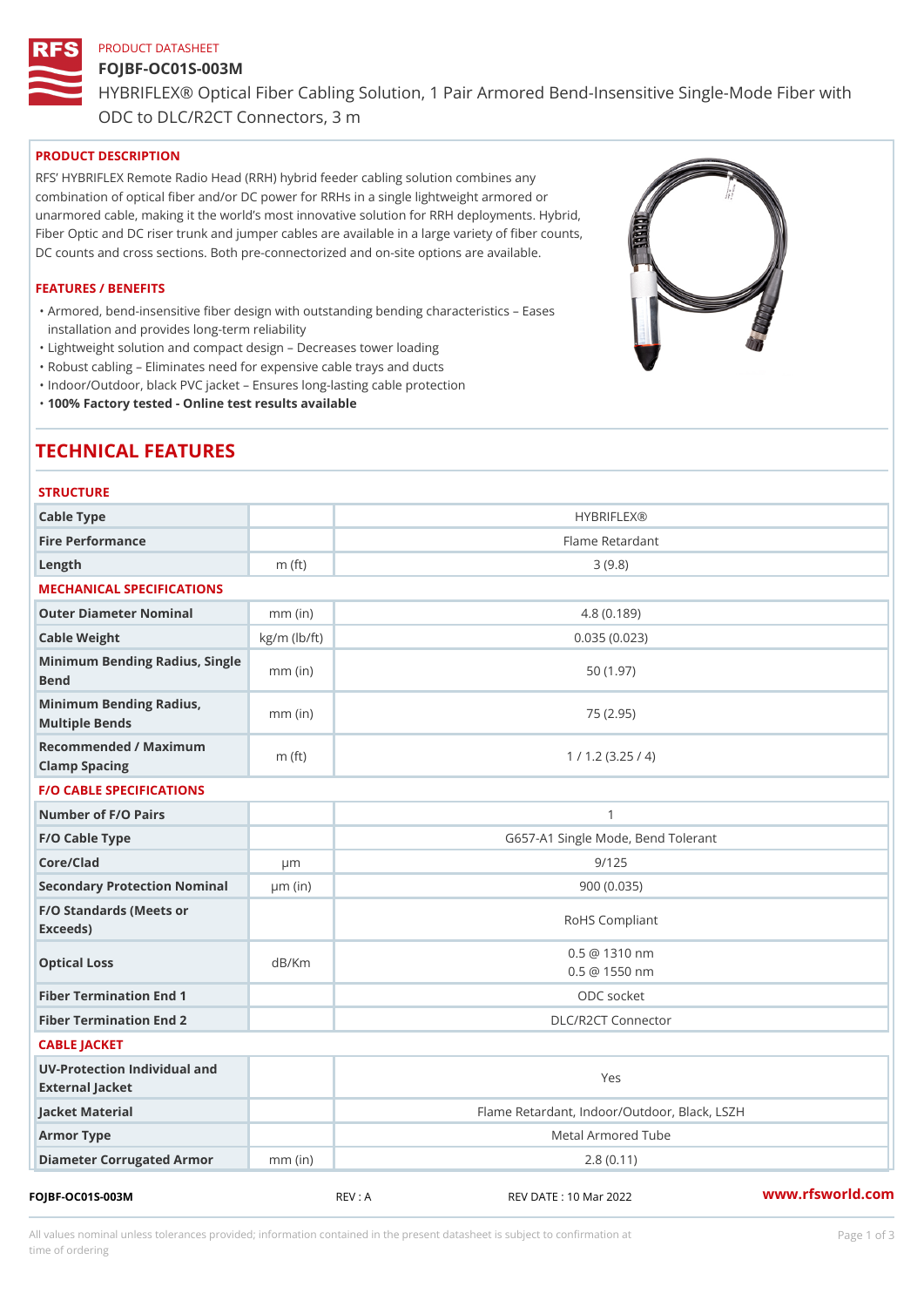#### PRODUCT DATASHEET

## FOJBF-OC01S-003M

HYBRIFLEX® Optical Fiber Cabling Solution, 1 Pair Armored Bend-Inse ODC to DLC/R2CT Connectors, 3 m

#### TESTING AND ENVIRONMENTAL

| Storage Temperature              | $^{\circ}$ C ( $^{\circ}$ F $\vert$ | $-40$ to $70$ ( $-40$ to $158$ ) |
|----------------------------------|-------------------------------------|----------------------------------|
| Operation Temperature            | $^{\circ}$ C ( $^{\circ}$ F)        | $-40$ to 65 ( $-40$ to 149)      |
| Installation Temperature °C (°F) |                                     | $-20$ to 65 ( $-4$ to 149)       |

#### EXTERNAL DOCUMENT LINKS

Installation Guidelwinessad On-line Factory Te[s](https://www.rfsworld.com/pictures/userfiles/programs/AAST Latest Version.zip)teResults:

#### NOTES

Optimized for Nokia RRH

#### ADDITIONAL ASSEMBLIES - ODC TO DLC

| Length, m | Model Number                   |
|-----------|--------------------------------|
| 1         | $HA - FOJBF - OL - 01SM - 1$   |
| -3        | $HA - FOJBF - OL - 01SM - 3$   |
| 5         | $HA - FOJBF - OL - 01SM - 5$   |
| 10        | $HA - FOJBF - O L - 01SM - 10$ |
| 20        | $HA - FOJBF - O L - 01SM - 20$ |

#### ADDITIONAL ASSEMBLIES - ODC TO DLC/NB ADDITIONAL ASSEMBLIES - ODC TO DLC/R2CT

| Length, rn | Model Number       |
|------------|--------------------|
| -3         | $FOJBF-OBO1S-OO3M$ |
| -5         | $FOJBF-OBO1S-OO5M$ |

#### ADDITIONAL ASSEMBLIES - ODC TO DLC/FULLAXS

| Length, m | Model Number                  |
|-----------|-------------------------------|
|           | $HA - FOJBF - OA - 01SM - 1$  |
| -3        | $HA - FOJBF - OA - 01SM - B$  |
| 5         | $HA - FOJBF - OA - 01SM - 5$  |
| 10        | $HA - FOJBF - OA - 01SM - 10$ |
| 20        | $HA - FOJBF - OA - 01SM - 20$ |
| 30        | HA-FOJBF-OA-01SM-30           |

| Length, m | Model Number       |
|-----------|--------------------|
| -3        | $FOJBF-OCO1S-OO3M$ |
| 5         | $FOJBF-OCO1S-OO5M$ |
| 10        | $FOJBF-OCO1S-010M$ |
| 20        | $FOJBF-OCO1S-020M$ |

#### ADDITIONAL ASSEMBLIES - ODC TO DLC/AOPC ADDITIONAL ASSEMBLIES - ODC TO DLC/AOPA

| Length, m | Model Number        |
|-----------|---------------------|
|           | FOJBF-OPA01S-003M   |
| 5         | $FOJBF-OPAO1S-005M$ |

| Length, m | Model Number       |
|-----------|--------------------|
| 3         | $FOJBF-ONO1S-003M$ |
| 5         | $FOJBF-ONO1S-005M$ |
| 10        | $FOJBF-ONO1S-010M$ |
| 2 O       | $FOJBF-ONO1S-020M$ |

FOJBF-OC01S-003M REV : A REV DATE : 10 Mar 2022 [www.](https://www.rfsworld.com)rfsworld.com

All values nominal unless tolerances provided; information contained in the present datasheet is subject to Pcapgelio an atio time of ordering